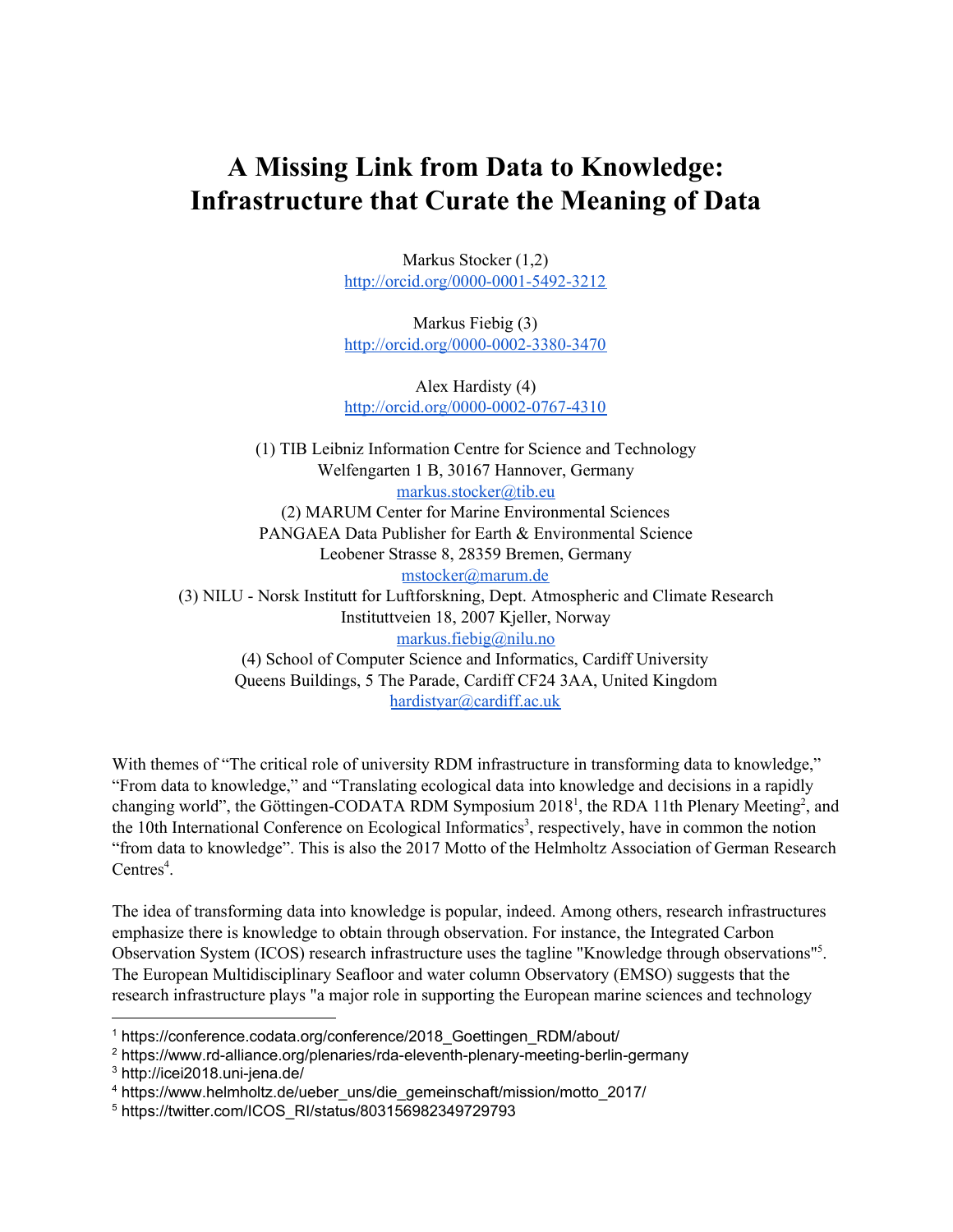[...] to enter a new paradigm of knowledge in the XXI Century"<sup>6</sup>. The European Open Science Cloud (EOSC) is envisioned as an environment that enables turning ever increasing amounts of data "into knowledge as renewable, sustainable fuel for innovation in turn to meet global challenges"<sup>7</sup>.

Surely, there is broad agreement that knowledge can be obtained from data. The details on how this occurs; what the entities 'data', 'knowledge' and presumably 'information' are, and how they relate; the agents and activities involved in transforming data into knowledge; or how infrastructures support agents and activities is, however, less obvious and less well understood.

The notion of a logical progression from data to knowledge, via information, has been described as "fairytale" [1]. Indeed, information is represented as data in (computer) systems, which could suggest a "regression" from information to data. If we qualify data as observational, experimental or computational [2] - for simplicity, primary data - and information to be about the unit of analysis, the logical progression may be more defensible. Information about a natural phenomenon of analysis is thus obtained from primary data; i.e., data that results from the activity of observation carried out by sensing devices. The logical progression from primary data to information about the unit of analysis seems to be defensible, since derived data resulting from representing information in a computer system are of a kind other than observational, experimental or computational primary data. The unit of analysis is contextualized: information about it may well be primary data in a different context.

Meaning plays a central role in the transformation of primary data into information about units of analysis, and possibly knowledge. According to its standard definition, information is *meaningful* well-structured data [3]. Aamodt and Nygård [4] proposed that interpretation is the activity that transforms data as uninterpreted symbols with "no meaning for the system concerned" into information, i.e. "data with meaning." Central to this is the ability to "determine the contextual meaning of data," which is generally attributed to human agents. Thus, people are essential in the first instance in evolving data to knowledge. Arguably though, this ability can also be exercised by computer agents [5].

This essential role demands a conceptualization that unifies people and infrastructures, including research infrastructures and university research data management infrastructures. Knowledge infrastructure, described by Paul Edwards [6] as "robust networks of people, artifacts, and institutions that generate, share, and maintain specific knowledge about the human and natural worlds" may be a core concept of a unifying conceptualization. Here, researchers as members of research communities, together with infrastructures form networks that generate - through, among other activities data interpretation scientific knowledge about the human and natural worlds. As elements of knowledge infrastructures, research infrastructures are institutions and include artifacts such as scientific equipment, scientific data and computer agents<sup>8</sup>.

We argue that the concept of knowledge infrastructure can help to identify and organize some of the challenges faced by research infrastructures, e-Infrastructures, university research data management infrastructures, digital libraries, etc. as elements of networks that transform data into knowledge. Surely among others, a key challenge faced by such infrastructures is the curation of information, i.e. caring for

<sup>&</sup>lt;sup>6</sup> http://www.emsodev.eu/work\_packages.html

<sup>7</sup> https://ec.europa.eu/research/openscience/pdf/realising\_the\_european\_open\_science\_cloud\_2016.pdf

<sup>&</sup>lt;sup>8</sup> This view is aligned with the EU Regulation No 1291/2013 [7] which describes research infrastructures as "facilities, resources and services that are used by the research communities to conduct research and foster innovation in their fields."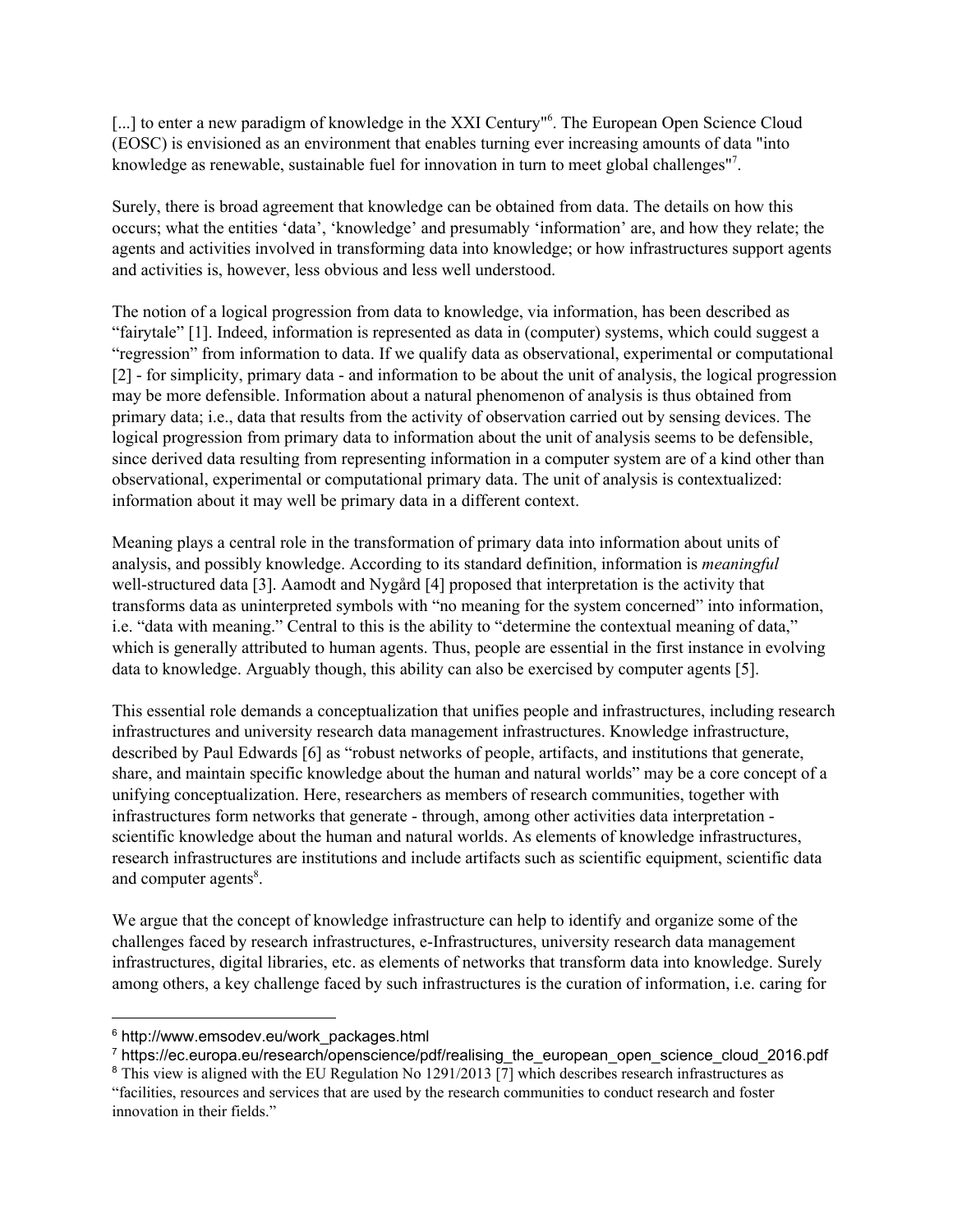and presenting data *and* their meaning. Concretely, the meaning of data resulting from human-in-the-loop primary data interpretation activities should be explicit and formal, and thus, machine readable. This implies systematic acquisition of the meaning of data resulting from primary data interpretation activities by infrastructures. In other words, the predominantly data based systems of current infrastructures should evolve into information and knowledge based systems that curate data and their meaning. For instance, in addition to curating a color coded world map as a matrix of pixel values, systems should also curate a corresponding digital object that represents the image's information content, explicitly and formally. Of course, it should also be possible to interrogate such an object to discover specific details / subsets of information of interest.

Incidentally, some aspects of the FAIR Guiding Principles [8] are relevant here. To be Interoperable, the Principles suggest that "(meta)data use a formal, accessible, shared, and broadly applicable language for knowledge representation" (I1). The phrase '(meta)data' indicates that the principle should be applied to both metadata and data. Principle I1 is relevant here because formal languages for knowledge representation, such as the Web Ontology Language [9], enable systems to curate the meaning of data, explicitly and formally. The Principles further suggest that to be Interoperable "(meta)data use vocabularies that follow FAIR principles" (I2). Hence, the vocabularies of terms used to describe data should be specified using a formal language for knowledge representation, among other requirements.





To illustrate the challenge, we present a use case we have studied for some time [10]. Researchers of a community in aerosol science interpret observational data to obtain information about atmospheric particle formation processes. Observational data result in observing (measuring) atmospheric aerosol over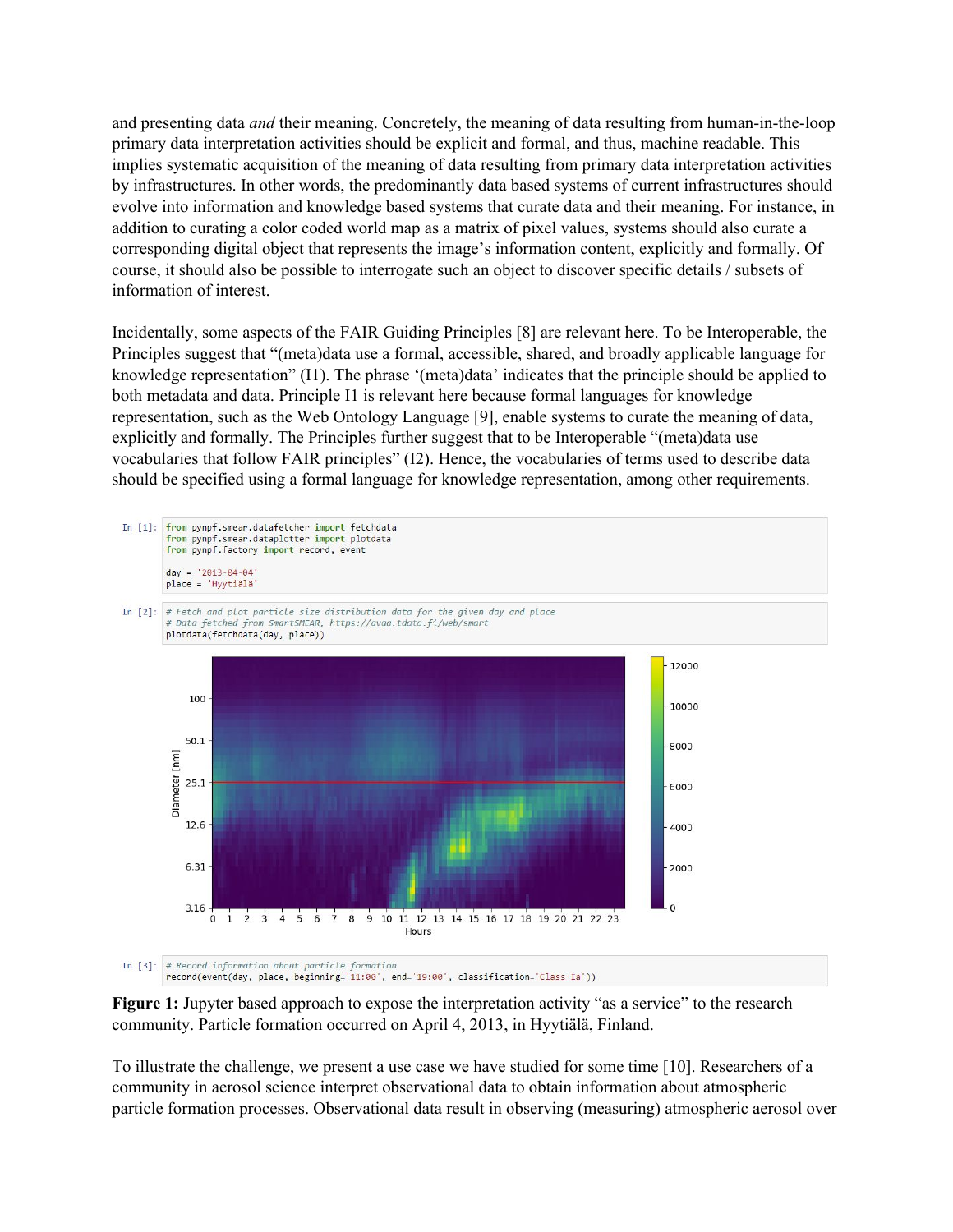time, an activity carried out automatically by a sensing device. Daily and for specific locations, aerosol scientists interpret the corresponding observational data, visually. Visual data interpretation amounts to determining the presence of a shape that reflects the occurrence of particle formation on the given day and location (see plot in Figure 1). Here, data interpretation is a human-in-the-loop activity. As particle formation is the unit of analysis in this context, the result of data interpretation is information, i.e. well-formed data describing particle formation that are also meaningful in this context. Terms of various vocabularies are used in such descriptions, including: concepts for atmospheric particle formation; categories of classification schemes for particle formation; and concepts and relations for describing time and space.

Lacking infrastructure support, researchers curate information about particle formation as well-formed data but with little expressed explicit and formal meaning. Indeed, information about particle formation is typically reduced to well-formed data in tabular form with metadata determining the correct interpretation and meaning of values. Thus, metadata determines that the value 735328 is to be interpreted as MATLAB datenum and hence means the day April 4, 2013, during which particle formation occurred in Hyytiälä (see Figure 1). As a result of not using a formal language for knowledge representation, curated information is well-formed data with largely implicit meaning, especially to computer agents.

Furthermore, the various research groups in a community may not have agreed on form and meaning of data. This can be observed in the use case presented here, where two research groups of the community encode information about particle formation as data with heterogeneous form and meaning. Information is thus difficult to comprehend and integrate.

In the context of this use case, we offer a Jupyter<sup>9</sup> [11] based approach that aims to address some of these issues (Figure 1). Jupyter exposes the interpretation activity "as a service" to the research community while it enables infrastructure to ensure information about new particle formation is acquired and curated as well-formed data with explicit and formal meaning. Indeed, here infrastructure represents information about particle formation using the Web Ontology Language, a language for knowledge representation, and adopting vocabularies that meet domain-relevant community standards. We argue that the use case demonstrates how infrastructure can support transforming primary data into information about phenomena of the natural world, an essential subtask along the way to knowledge.

We have suggested that to support transforming data to knowledge, it is critical for Research and RDM infrastructures to acquire and curate information, and that such acquisition and curation relies on infrastructure to represent meaning explicitly and formally. Infrastructure should thus not merely acquire and curate the aerosol plot as a digital image but also the plot's information content, as well-formed data that are meaningful also to computer agents.

The kind of institution best suited to operate such infrastructure is an interesting aspect to discuss. Perhaps relatively uncontroversial is that e-Infrastructures / cyberinfrastructures are ideally suited to expose the interpretation activity as a service to the research community. In our example, it is the European Grid Infrastructure<sup>10</sup> (EGI) that provides the necessary resources. However, institutional e-Infrastructure, including those of universities, can provide the similar resources.

<sup>9</sup> [http://jupyter.org](http://jupyter.org/)

<sup>10</sup> <https://www.egi.eu/>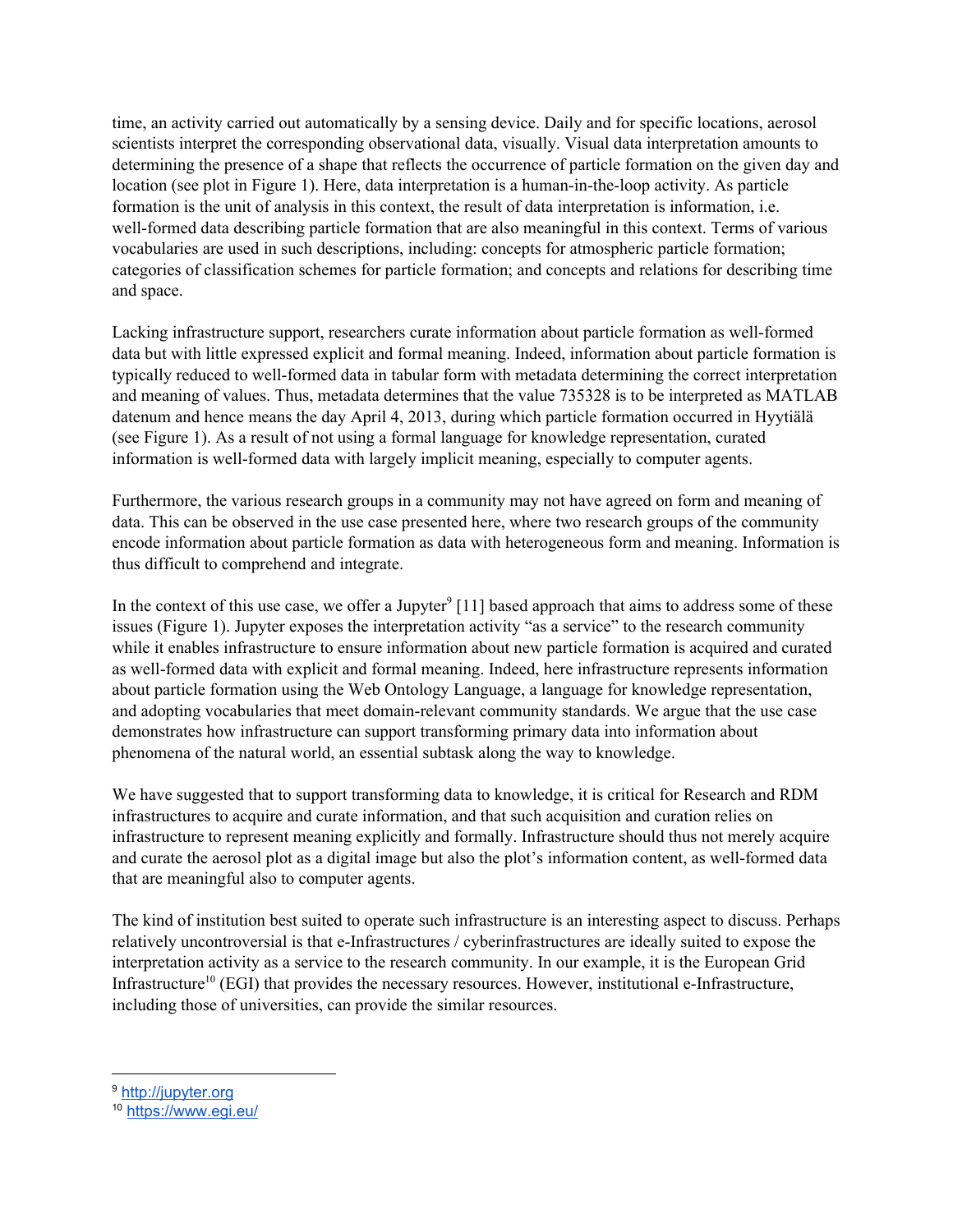As curators of the primary data analysed by research communities, the data centers of research infrastructures are also ideally positioned to acquire and curate information derived from analysis. In the context of our use case, the European Aerosols, Clouds and Trace gases Research Infrastructure<sup>11</sup> (ACTRIS) and the Finnish Station for Measuring Ecosystem-Atmosphere Relations<sup>12</sup> (SMEAR) [12] are two research infrastructures that serve the research community with relevant observational data. While these infrastructures support the visualization of particle size distribution data (Figure 2), they do not currently deal with derived information about particle formation.



**Figure 2:** ACTRIS visualization of particle size distribution data for June 2006, in Birkenes, Norway.

Since information is typically a result of activities carried out by researchers at their desks and in their laboratories, the institutions they are affiliated with, e.g. universities, and their digital libraries may be better strategic choices to operate such RDM infrastructure. Indeed, driven by requirements of funding agencies, research institutions of all kinds increasingly find themselves having to deploy infrastructure for digital research/scholarly data management and librarianship. The fact that data remain within the institution mitigates many legal issues, e.g. regarding data ownership, confidentiality (where necessary) and re-use. However, with their broader scope compared to specialized research infrastructures, university RDM infrastructures / digital libraries lack required domain expertise. A third alternative are specialized data curators / publishers, such as  $PANGAEA^{13}$ . Notwithstanding which institution ultimately operates such RDM infrastructures, most if not all of them must develop their systems in order to acquire and curate information as suggested here.

Another aspect to consider is the streamed and possibly temporary nature of information. In our use case, observational data are interpreted regularly. Albeit with low frequency, information is thus created in a streamed manner. Furthermore, it may be temporary as it can be updated or deleted, e.g. in quality control. Moreover, it may only be partially utilized in scientific work. This raises the question of how RDM infrastructure should treat such information. Should it, at first, be acquired and curated by individual researchers with their personal infrastructure (e.g., workstation) and only the information relevant to scientific work be acquired and curated by institutional RDM infrastructure? Should all

<sup>11</sup> <http://www.actris.eu/>

<sup>12</sup> <https://www.atm.helsinki.fi/SMEAR/>

<sup>13</sup> <https://www.pangaea.de/>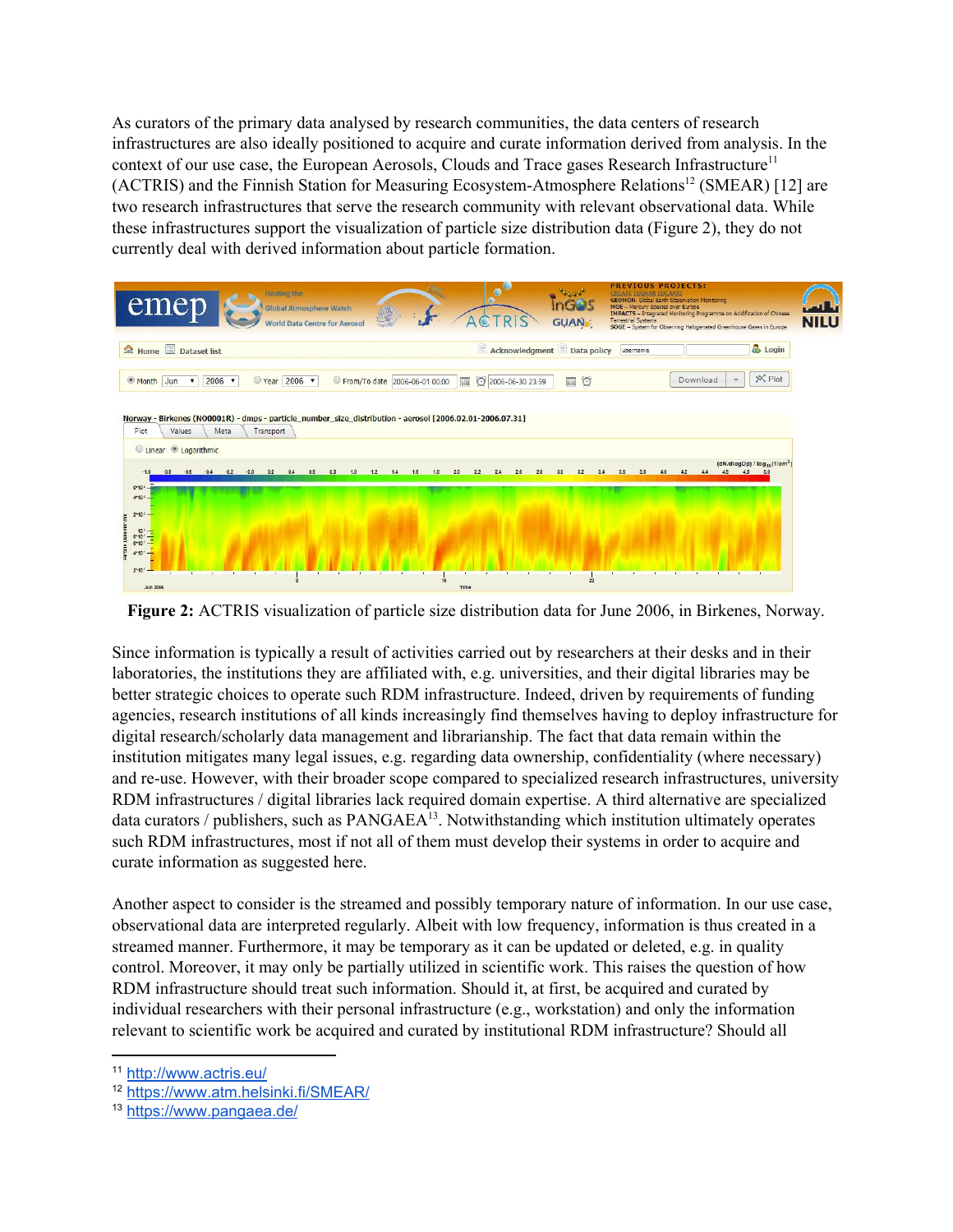information be acquired and curated (after all it may be valuable to other scientific work) but in batch rather than streamed mode? As with all aspects of research data management, infrastructures must be capable of supporting multiple policies catering to a wide range of scenarios arising from different community needs and practices.

Finally, there is the proposition that attaching formal meaning to data (i.e., creating interpretable information) leads directly to improved interoperability (one of the FAIR principles); not only between different persons and communities but, increasingly importantly, between different machines and computing systems. Machines work together better based on shared understanding of the meaning of what is exchanged between them. The key point here is that achieving semantic interoperability involves possession of a shared and congruent understanding of the context, including the important assumptions, principles, facts, notions and relations existing within that context. Alternatively, it involves possession of the capability to infer and build that understanding i.e., the context from (meta)data exchanged.

The notion of transforming primary data to information and knowledge is the focus of the (prospective) Research Data Alliance (RDA) Interest Group (IG) From Observational Data to Information (OD2I)<sup>14</sup>. The OD2I IG recognises that primary data are interpreted for their meaning along value chains in determinate contexts of scientific, industrial, or broadly societal relevance, and aims to analyse this constant in different contexts to determine common patterns and develop solutions for common problems.

**Acknowledgement.** This work has received support by the ENVRIplus project, which is funded by the European Union's Horizon 2020 research and innovation programme under grant agreement No 654182, as well as by ACTRIS, which is funded by the European Union's Horizon 2020 research and innovation programme under grant agreement No 654109.

## **References**

[1] Zins, C. (2007). Conceptual approaches for defining data, information, and knowledge Journal of the American Society for Information Science and Technology, Wiley Subscription Services, Inc., A Wiley Company, 58, 479-493. <https://doi.org/10.1002/asi.20508>

[2] Borgman, C. L. (2007). Scholarship in the Digital Age: Information, Infrastructure, and the Internet. MIT University Press.

[3] Floridi, L. (2011). The Philosophy of Information. Oxford University Press.

[4] Aamodt, A., Nygård, M. (1995). Different roles and mutual dependencies of data, information, and knowledge – An AI perspective on their integration, Data & Knowledge Engineering, vol. 16, no. 3, pp. 191-222. [https://doi.org/10.1016/0169-023X\(95\)00017-M](https://doi.org/10.1016/0169-023X(95)00017-M)

[5] Jennings, N.R., Sycara, K., Wooldridge, M. (1998). A Roadmap of Agent Research and Development. Autonomous Agents and Multi-Agent Systems, 1(1):7-38. <https://doi.org/10.1023/A:1010090405266> [6] Edwards, P. (2010). A Vast Machine: Computer Models, Climate Data, and the Politics of Global Warming. ISBN: 9780262013925. MIT Press.

[7] Regulation (EU) No 1291/2013 of the European Parliament and of the Council <http://eur-lex.europa.eu/LexUriServ/LexUriServ.do?uri=OJ:L:2013:347:0104:0173:EN:PDF>

[8] Wilkinson, M. D., et al. (2016) The FAIR Guiding Principles for scientific data management and stewardship. Scientific Data, 3. <https://doi.org/10.1038/sdata.2016.18>

<sup>14</sup> <https://www.rd-alliance.org/groups/observational-data-information>